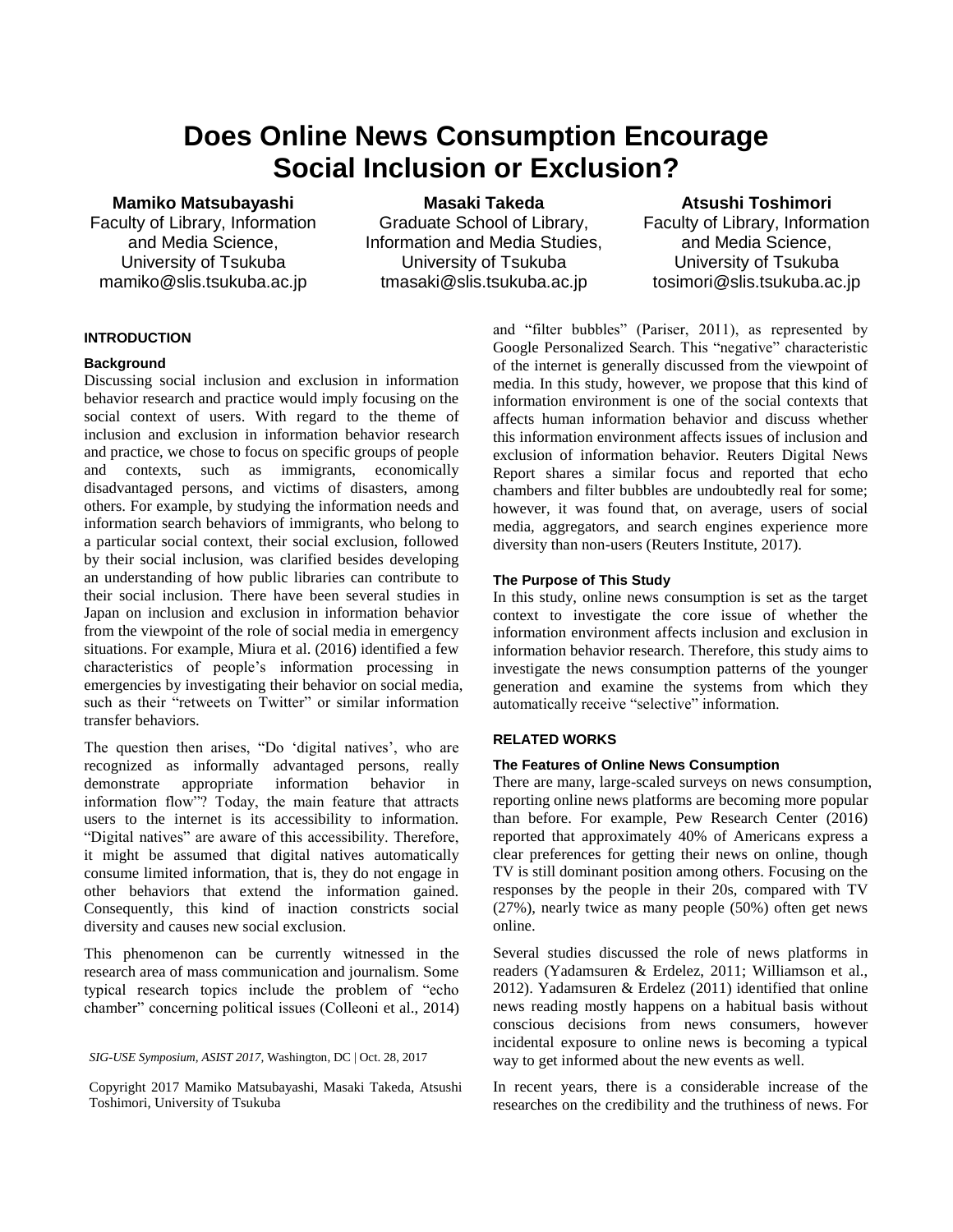example, Shariff et al. (2017) investigated the credibility perception of news on Twitter, and clarified that the search topic keywords and writing style of tweets affected to perceive tweet credibility. Cooke (2017) discussed the problems of the truthiness on information consumption.

#### **Online News Consumption by the Younger Generation in Japan**

Hashimoto et al. (2016) conducted the national survey of information behavior in Japan and highlighted that more than 80% of the respondents in their study watched TV for news consumption, that is, TV still retains its dominant position as a news platforms, regardless of the age group. However, nearly 70% of the respondents who were in their twenties or thirties use their smartphone as well; therefore, this age group tends to receive news online when compared to groups of other ages. According to the Reuters Institute survey (2017), among the many online news gateways in Japan, Yahoo Japan (53% weekly reach) remains by far the most popular news engine. In the study on the formulation of public opinion via Yahoo! Japan, Kimura (2016) reported that Yahoo! Japan tends to aggregate and republish content from traditional sources with a strong affinity for the political conservative, and that a few users give comments reflecting a far-right attitude and anti-foreignism on Yahoo! Japan. Therefore, it is regrettable that news aggregators in Japan do not necessarily play a role of providing serendipitous information rather than other news platforms.

## **METHOD**

In May 2017, a web survey was conducted in Japan among male and females aged between 20 and 30 years. Respondents were allocated according to the social composition ratio. A total of 1030 people (515 males, 515 females), including 515 working people (309 males, 206 females), 412 students (206 males, 206 females), and 108 housewives (females only) participated in the survey. The survey questionnaire comprised 15 questions on the following three areas: (1) about news gathering media, (2) about using news aggregators, (3) about receiving news through social media.

#### **RESULTS**

Results from questions about the media revealed that in the past one week, respondents most commonly received news  $(M.A., n = 1030)$  from TV  $(87.3%)$ . The second largest group claimed they gathered news from news aggregators (68.2%), and the third was social media (41.6%). We then analyzed the 638 people who confirmed that they use news aggregators, based on two different questions.

# **What are the Characteristics of News Reading Using News Aggregators?**

Figure 1 shows news reading behavior and the frequency of using news aggregators. By including the frequency of "sometimes," the result shows that 95.2% of the respondents "read the headline list"; therefore, it can be

concluded that almost everyone does this when they use news aggregators. In addition, 86.1% of the respondents "read news summaries," and 84.4% "read the body of the news (full text)." These findings show that most people read the body of the news from the headline list. "Reading the presented related news" (66.9%), which is unique to online news sources, is performed by almost 70% of the respondents; therefore, we may consider this a common practice when people use news aggregators.

| ■ Every time                                        | <b>Sometimes</b><br><b>Almost None</b> |      |      | Not at al |      |         |
|-----------------------------------------------------|----------------------------------------|------|------|-----------|------|---------|
|                                                     | 0%                                     | 20%  | 40%  | 60%       | 80%  | 100%    |
| <b>Headline List</b>                                |                                        | 59.4 |      |           | 35.8 | 3096    |
| Summary                                             | 31.3                                   |      |      | 54.8      |      | 11.0.9  |
| Body                                                | 19.3                                   |      |      | 65.1      |      | 14.41.1 |
| <b>Related News</b>                                 | 11.3                                   |      | 55.6 |           | 27.7 | 5.4     |
| <b>Information Sources</b>                          | 11.8                                   | 26.4 |      | 38.0      | 23.9 |         |
| <b>Reading Comments 7.5</b>                         |                                        | 34.4 |      | 34.4      | 23.7 |         |
| Posting Comments 148611.9                           |                                        |      |      | 81.7      |      |         |
| Figura 4. Napos raading bahariar an napo aggraamtar |                                        |      |      |           |      |         |

Figure 1. News reading behavior on news aggregator (n=638)

On the other hand, the behavior of "checking publishers that provide the news" (38.2% for "sometimes") and "reading the comments of others on news aggregators" (41.8%) are not done very often. Additionally, it was found that "posting comments to news aggregator"  $(6\%)$  was hardly ever done.

Figure 2 summarizes the results of questions about behaviors that are considered accompanying behaviors to the reading of news online: (1) posting news on social media and (2) searching for related news and detailed information on the web, among others. This revealed clearly that actions such as "posting comments on social media" or "quoting using social media (share, re-tweet)" are practically nil. Meanwhile, "searching for related news and information" was performed by 43.2% of the respondents, including those who responded "sometimes." From these results, we observe their behavior of trying to gain more information on specific news items.



# **Access Methods and News Reading Behavior**

We then asked about the methods of accessing news aggregators using the following response options: "accessing directly," "accessing when getting a push notification or delivery from an application," and